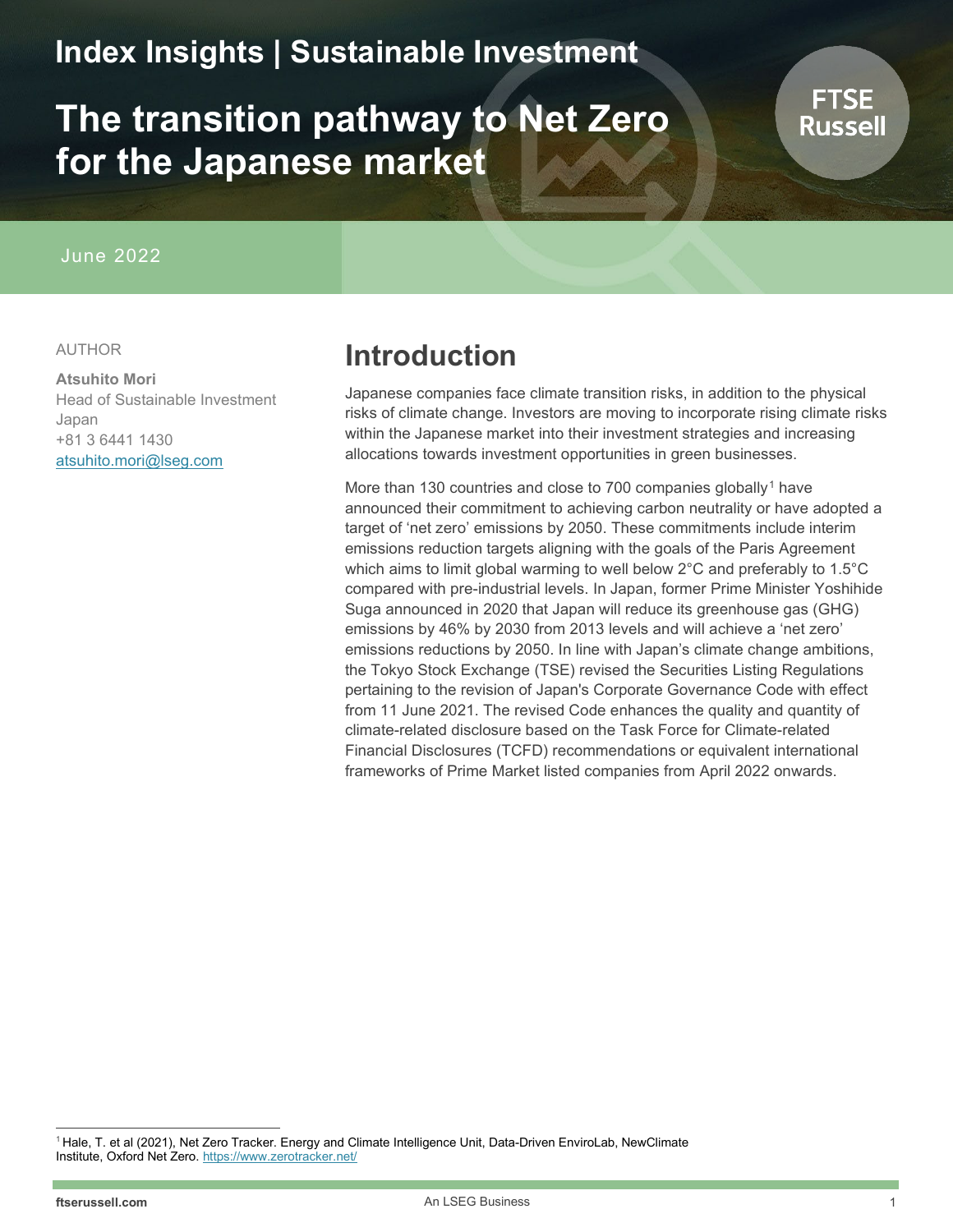# **Recognizing Japan's net zero ambition**

Climate risk disclosure in line with the TCFD recommendations is now widely adopted within the market, with 5[2](#page-1-0)7 Japanese companies publicly supporting the TCFD recommendations.<sup>2</sup> However, despite the growing number of Japanese companies declaring their commitments to a net zero target by 2050 greater specificity is needed over how these goals will be achieved in order to reassure investors. Companies need to urgently disclose specific GHG emissions (across scope 1, 2 and 3) and short, medium and long-term reduction targets, incorporated into management strategies and to clarify management roles and responsibilities. The management quality of climate change varies between companies and sectors, in particular for companies operating in carbon-intensive industries that have a significant impact on climate transition, which has become a major concern for investors.

However, as of 2021, more than half of the power supply in Japan still relies on fossil fuels, with 31.7% of power being sourced from LNG and 26.5% from coal[3.](#page-1-1) With a moderate GHG emission target in the non-power sector (industry, transportation, etc.) major structural changes must be realized at a considerable speed in order to achieve Japan's net zero target by 2050.

Recognizing these changes and Japan's broader climate goals, FTSE Russell, and the Japan Exchange Group (JPX) jointly launched the FTSE JPX Net Zero Japan 500 and the FTSE JPX Net Zero Japan 200 indexes in April 2022. The reference benchmark for the indexes comprises constituents of JPX's market leading TOPIX 500 Index. The FTSE JPX Net Zero Japan 200 is based on the largest 200 stocks by market capitalization in the TOPIX 500 universe. Using FTSE Russell's proprietary Target Exposure index construction methodology, the indexes are designed to enable investors and participants in the Japanese markets to:

- Integrate and implement climate change risk related considerations, including managing exposure to carbon emissions and fossil fuels;
- Capture climate opportunities including the shift towards emergent activities in the green economy;
- Increase exposure to companies aligned with the net zero transition using Transition Pathway Initiative (TPI) Management Quality and Carbon Performance data.

The methodology for both indexes complies with the Climate Transition Benchmark (CTB) requirements set out in the EU Benchmark Regulations to achieve an initial 30% drop in emissions intensity by comparison with the underlying reference benchmark and a 7% year on year reduction in carbon exposure to align with 'net zero' pathways.

FTSE Russell and Transition Pathway Initiative (TPI) data sets and index calculation methodologies provide a transparent, disclosure-based framework and clear standards for companies' climate transition management designed to support investor stewardship activities on climate change.

<span id="page-1-0"></span><sup>&</sup>lt;sup>2</sup> As at December 2021. The Task Force on Climate-related Financial Disclosures 2021 Status Report. <https://www.fsb.org/wp-content/uploads/P141021-1.pdf>

<span id="page-1-1"></span> $3$  Institute for Sustainable Energy Policies (ISEP  $-$  2022), 2021 Share of Electricity from Renewable Energy Sources in Japan (Preliminary), 5 April 2022<https://www.isep.or.jp/en/1243/>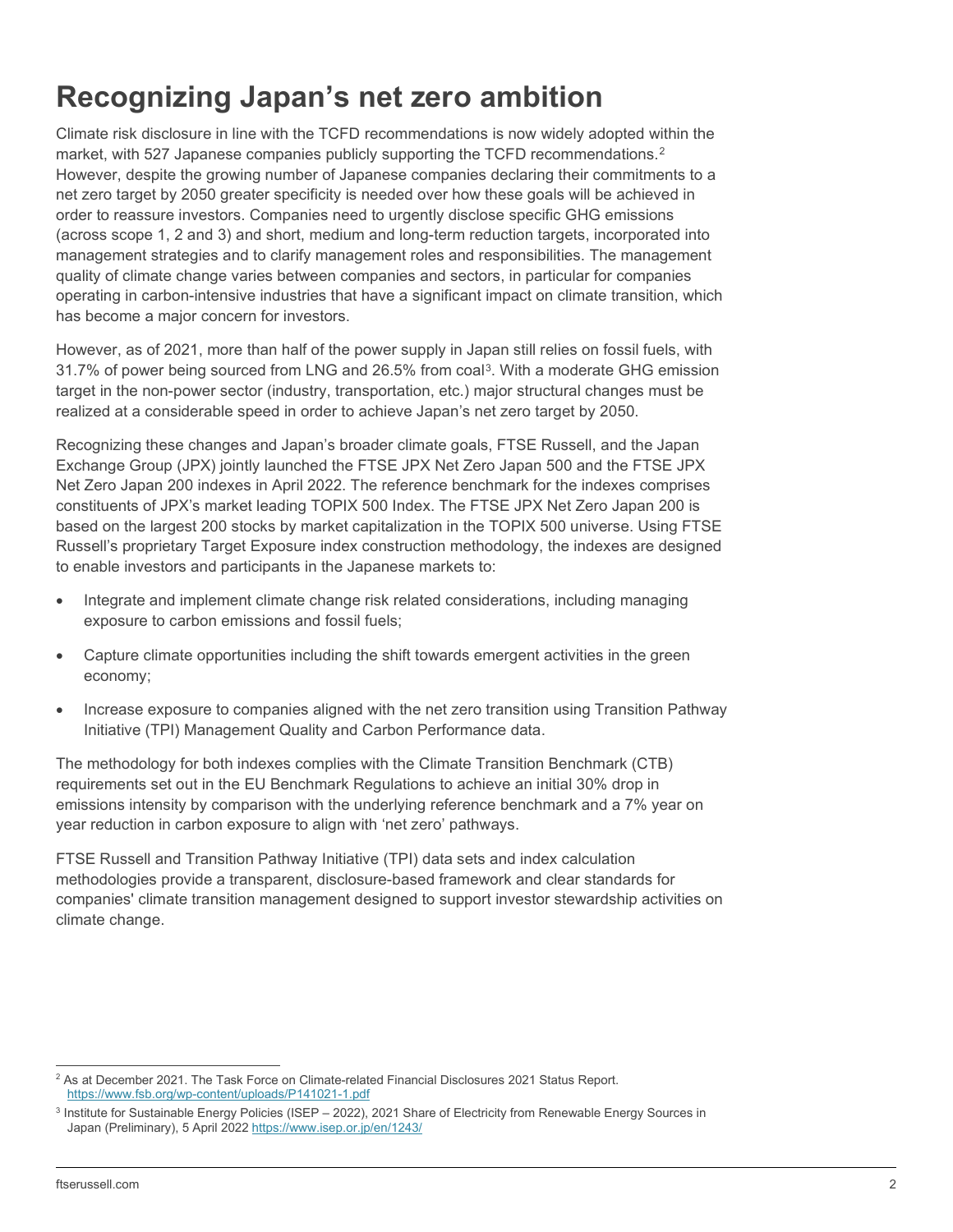# **Global pathways to a low carbon economic transition toward 2050**

The Sixth Assessment Report (AR6) released by the IPCC in 2021 shows five scenarios for future global warming. According to it, the global temperature of the Earth is expected to rise to 4.4°C in 2100 under a business as usual scenario. In order to limit this warming to 2°C or 1.5°C, it is necessary to significantly reduce GHG emissions, including CO2, in the coming decades.

#### **Figure 1: Five scenarios of changes in global average temperature relative to 1850-1900 (SSP1-1.9, SSP1- 2.6, SSP2-4.5, SSP3-7.0 and SSP5-8.5)**



Source: IPCC AR6

The IPCC report shows that global surface temperatures rose by 1.09°C between 2011 and 2020 compared with the period between 1850 and 1900, of which 1.07 is estimated to have been directly caused by anthropogenic activities. Furthermore, in any of these scenarios, the Earth's surface temperatures continue to rise and may exceed 1.5°C by the early 2030s. Unless greenhouse gas emissions are significantly and urgently reduced over the coming decades, it is extremely unlikely that the goals of the Paris Agreement can be achieved. Global climate change is accelerating and human-caused emissions of greenhouse gases are the overwhelming cause, according to [AR6](https://www.ipcc.ch/report/ar6/wg1/) by IPCC.

While many countries and companies are working to reduce greenhouse gas emissions by declaring carbon neutrality goals by 2050, these efforts are currently insufficient to reach a GHG emission reduction at a rate that would keep the earth on course for a 2°C or 1.5°C temperature rise, as set out in the Paris Agreement. As a result, investors are increasingly focused on the transition process and progress of companies toward a low-carbon economy. Investment capital is being oriented towards companies that demonstrate efforts to achieve meaningful reductions in their operating GHG emissions whilst achieving long-term returns on investment.

In response to the need for consistent and clear climate investment frameworks, the EU Benchmark Regulation in 2020 set out regulatory criteria for the Climate Transition Benchmark (CTB) and Paris Aligned Benchmark (PAB). The diagram below shows estimated GHG emission reduction pathways for the FTSE JPX Net Zero Japan 500 Index aligned with the EU CTB requirements.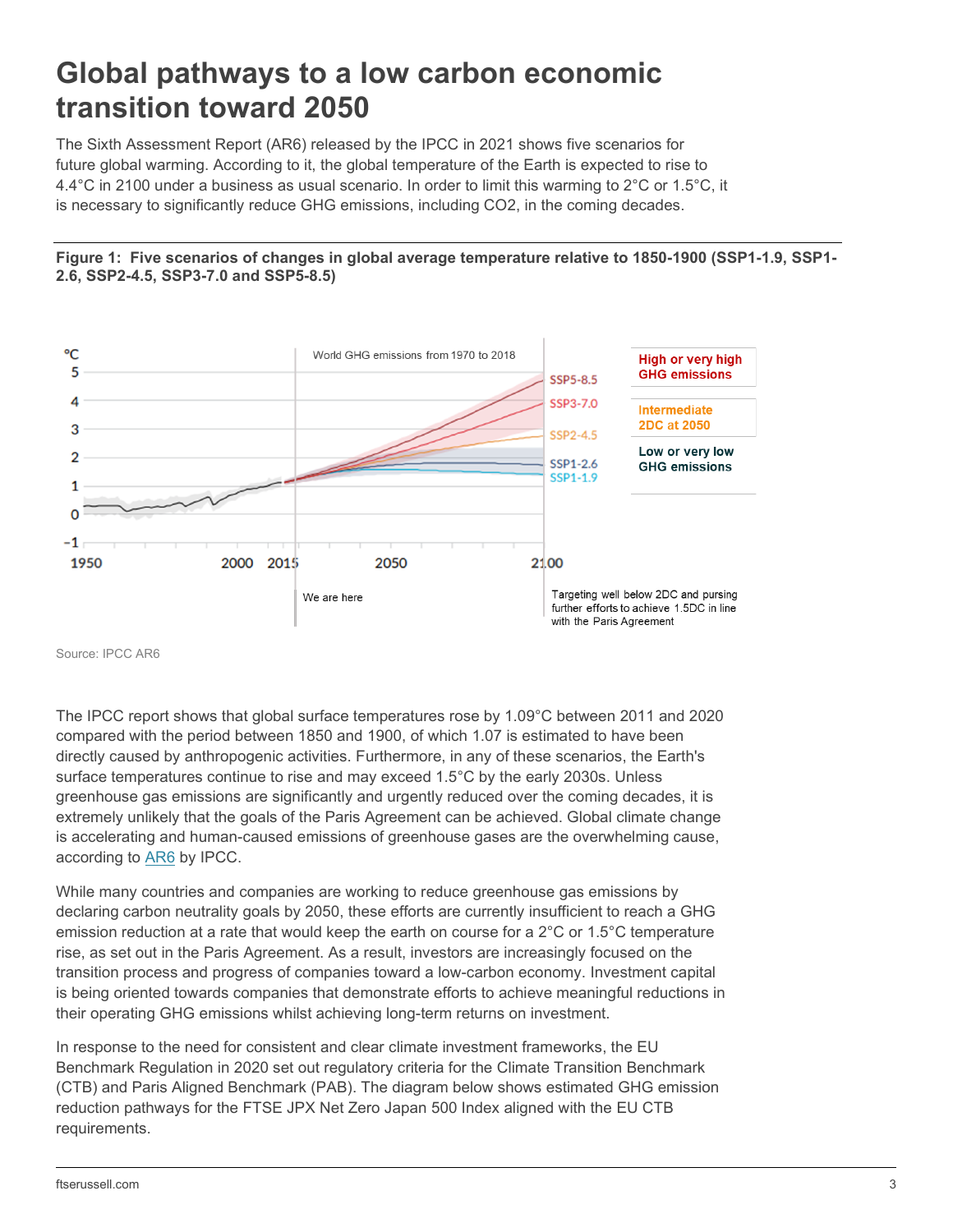

**Figure 2: Estimated GHG Emissions Reduction Pathways for a Net Zero index**

Source: FTSE Russell decarbonization pathway for FTSE JPX Net Zero Japan 500 Index simulated as of 31 December 2021

Pursuing a 'net zero' climate trajectory means deep emissions cuts need to be achieved within the next decade before irreversible, negative climate impacts are caused. The Covid-19 pandemic had significant impacts on the global economy in 2020. The global GHG emissions fell in 2020 as a result of the economic slowdown and drop in energy demand. However, according to the latest flagship report released by the IEA[4,](#page-3-0) global economies experienced an extremely rapid recovery in 2021 which led to the largest ever year-on-year energy-related GHG emissions increase recorded. The 2021 emissions rebound more than reversed the pandemic-induced reduction in 2020.

Global climate change risks pose a major threat to countries, businesses and the planet. Investors require explicit qualitative and quantitative indicators aligned with global frameworks for understanding how investee companies are managing climate transition risks and opportunities. This trend is likely to continue and intensify among both Japanese investors and companies; in particular those with significant exposure to the risk of climate change whilst market participants demand the acceleration in the pace of transition.

As set out further in this paper, the FTSE JPX Net Zero Japan Index Series starts with a market capitalization weighted index universe, and tilts towards Japanese companies with better management in the transition to a low-carbon economy through risk management of fossil fuel reserves, carbon emissions and, green revenues derived from business activities as an opportunity and TPI-based management quality and carbon performance. The indexes demonstrate that it is possible to set and achieve target exposures aligned with EU CTB and confirm alignment with the long-term transition pathway to achieving net zero in Japanese equity portfolios.

<span id="page-3-0"></span><sup>4</sup> The report, "Global Energy Review: CO2 Emissions in 2021", was published by the IEA in March 2022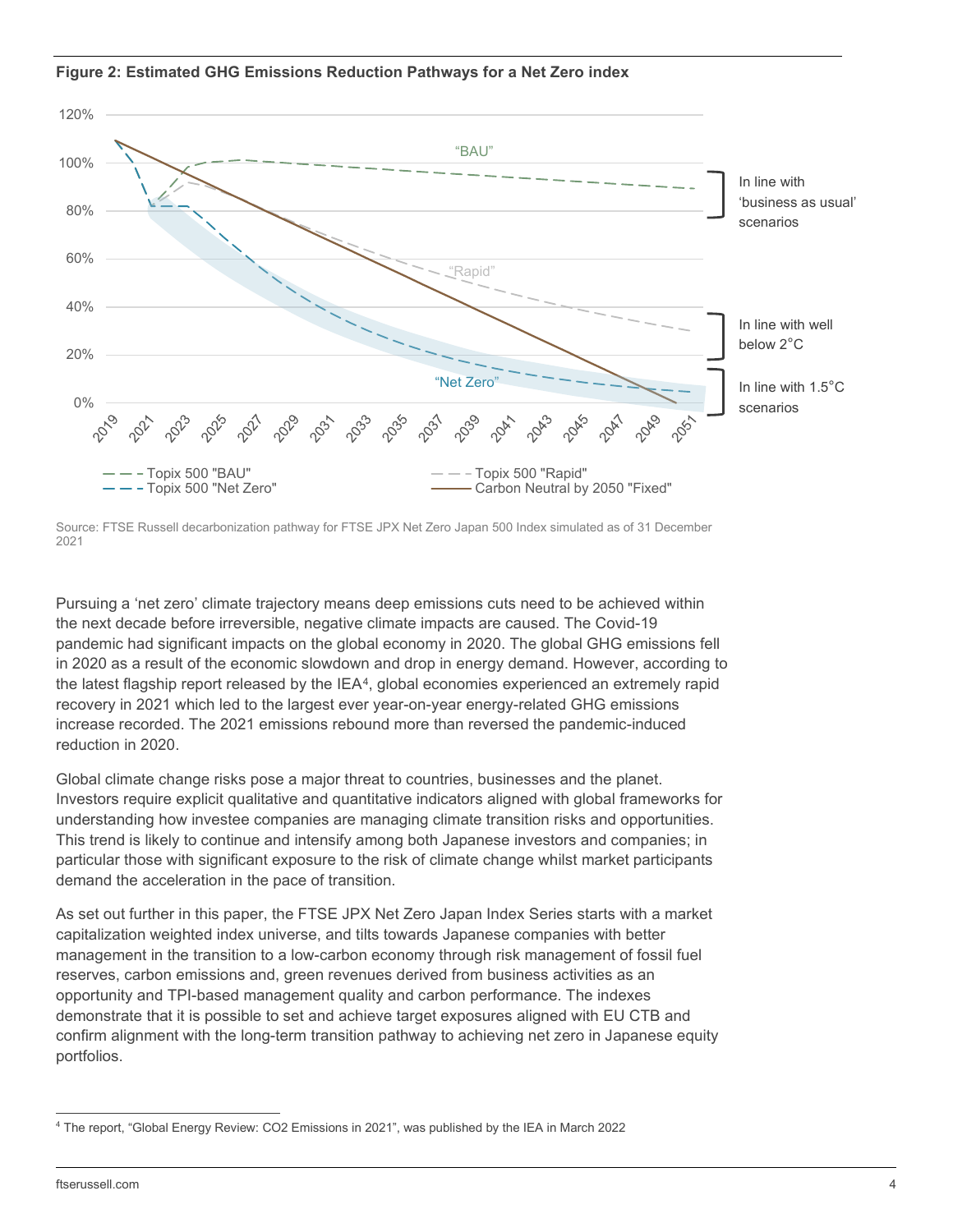# **FTSE JPX Net Zero Japan Index Series**

Recognizing these changes, FTSE Russell and the JPX Market Innovation & Research, Inc. launched the FTSE JPX Net Zero Japan 500 Index and the FTSE JPX Net Zero Japan 200 Index in April 2022, based on the TOPIX 500 Index. The goal of these indexes is to allow investors and other Japanese market participants to integrate climate considerations into passive investment strategies, using five climate indicators including Transition Pathway Initiative (TPI) data: Carbon Emissions and Fossil Fuel Reserves; green investment opportunities identified by FTSE Russell's proprietary Green Revenues data; Management Quality for assessing climate governance to net zero and Carbon Performance applied to companies in highly carbon-intensive industries. These comprehensive climate considerations are integrated into a single index design.

In addition, the indexes use FTSE Russell's target exposure methodology to manage multiple climate targets aligned with the Climate Transition Benchmark (CTB) of the EU Benchmark Regulation.

# **Key features of the index series**

- **First Japanese TOPIX 500 based index aligned with the EU Climate Transition Benchmark** - These indexes, jointly developed by JPX and FTSE Russell, are the first Japanese climate integrated indexes based on the TOPIX 500 that are aligned with the EU Climate Transition Benchmark requirements
- **Aligns with Net Zero pathways, using FTSE Russell's target exposure methodology** Reducing 30% emission with the benchmark and driving index portfolio decarbonization at 7% annually, a rate in line with the 1.5°C temperature scenario set out by the IPCC[5](#page-4-0) to Net Zero
- **Supports the climate transition to a low carbon economy with TPI** Evaluate companies' climate governance and emissions reduction targets for the transition to a low carbon economy and encourage climate mitigation efforts with TPI Management Quality (MQ) and Carbon Performance (CP) assessment
- **Tilt weights by multiple climate assessments including** Index constituent weights are tilted with Fossil Fuel Reserves, Carbon Emissions, Green Revenues as well as TPI MQ and CP, which signal companies' progress and performance in the low carbon transition

# **Methodology overview**

# **"5 + 1" climate factors for index construction**

To enable investors to manage climate risks in their investment portfolios, FTSE JPX Net Zero Japan Indexes exclude or under-weight against carbon intensive companies and industries assessed with their carbon emissions and fossil fuel reserves. In addition to emissions and fossil fuel reserves, indexes in the series provide increased exposure to green investment opportunities such as renewable energy development into consideration using FTSE Russell's Green Revenues data model. Furthermore, the index selects companies that are making efforts to transition to a low-carbon economy through its criteria of "good climate governance". One such

<span id="page-4-0"></span><sup>5</sup> Intergovernmental Panel on Climate Change. An intergovernmental organization established in 1988 by the World Meteorological Organization (WMO) and the United Nations Environment Programme (UNEP), it publishes an assessment report on climate change every 5-6 years by compiling thousands of scientific papers on climate change drivers, impacts and future risks.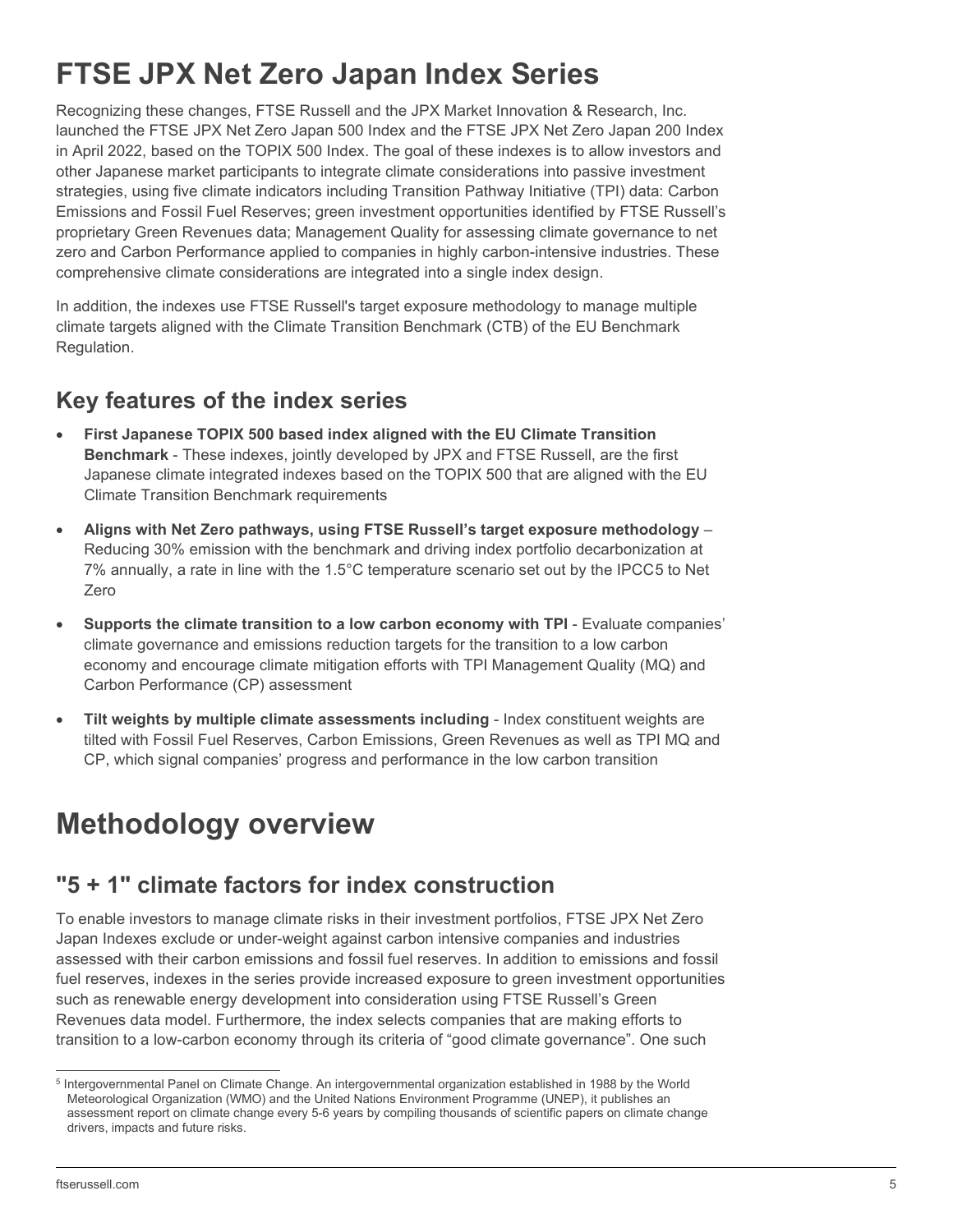criteria is the management quality assessed by the Transition Pathway Initiative (TPI) with data provided by FTSE Russell, as described below. TPI Carbon Performance data evaluates companies' carbon emissions against different climate scenarios consistent with the UN Paris Agreement. The index incorporates these five climate indicators into its design. In the ultimate stage of the index construction process, company weights are adjusted with FTSE Russell's Target Exposure methodology to achieve multiple climate targets aligned with EU CTB benchmark including annual year on year carbon reduction.

#### **Figure 3: Evolution of climate benchmarks towards Net Zero**



Each evaluation element and data is as follows:

### **1. Carbon Emissions**

The FTSE Carbon Emissions data model provides reported and estimated Scope 1 and Scope 2 emissions data on the assets and activities controlled by publicly-listed global companies

#### **2. Fossil Fuel Reserves**

The FTSE Carbon Reserves data model provides granular coverage of fossil fuel reserve ownership among publicly listed companies in developed markets and emerging economies

#### **3. Green Revenues**

The FTSE Green Revenues data model assesses the share of companies' revenues derived from green business activities. In order to avoid the risk of greenwashing and identify authentic green businesses, FTSE Russell developed a proprietary Green Revenues Classification System (GRCS 2.0) based notably on the EU Taxonomy. It is divided into 10 sectors, 64 sub-sectors and 133 micro sectors to identify the green revenue percentage of the company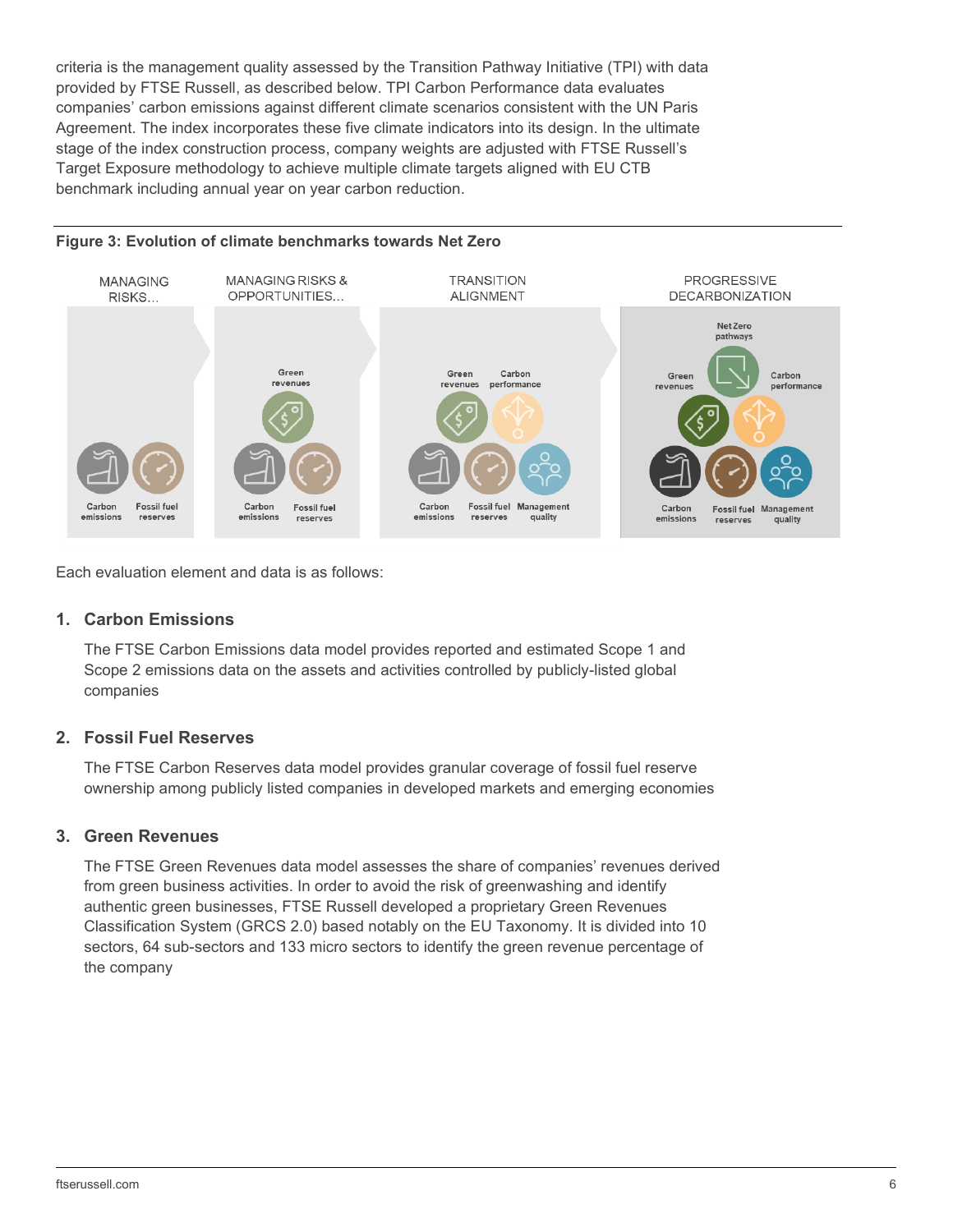**Figure 4: FTSE Russell Green Revenues Data Model**



## **4. TPI Management Quality (MQ)**

TPI MQ evaluates a quality of companies' management of their greenhouse gas emissions and of risks and opportunities related to the low-carbon transition. TPI MQ assessment is aligned with the TCFD recommendations.

Corporate management quality (MQ) is a set of indicators covering issues such as corporate policies and emissions reporting and verification of climate change risks and transitions, target settings (short and long-term), strategic risk assessments, and executive compensation. Based on their performance against these indicators, companies are classified into one of five levels in line with their business description and taking into account their GHG emissions, etc.

- Level 0 Unaware of (or not Acknowledging) Climate Change as a Business Issue
- Level 1 Acknowledging Climate Change as a Business Issue
- Level 2 Building Capacity
- Level 3 Integrated into Operational Decision-making
- Level 4 Strategic Assessment

### **5. TPI Carbon Performance (CP)**

For certain carbon intensive industries with higher CO2 emissions, in addition to the management quality assessment, an additional evaluation is applied whether their transition pathway is aligned with 2°C or 1.5°C scenario in the Paris Agreement.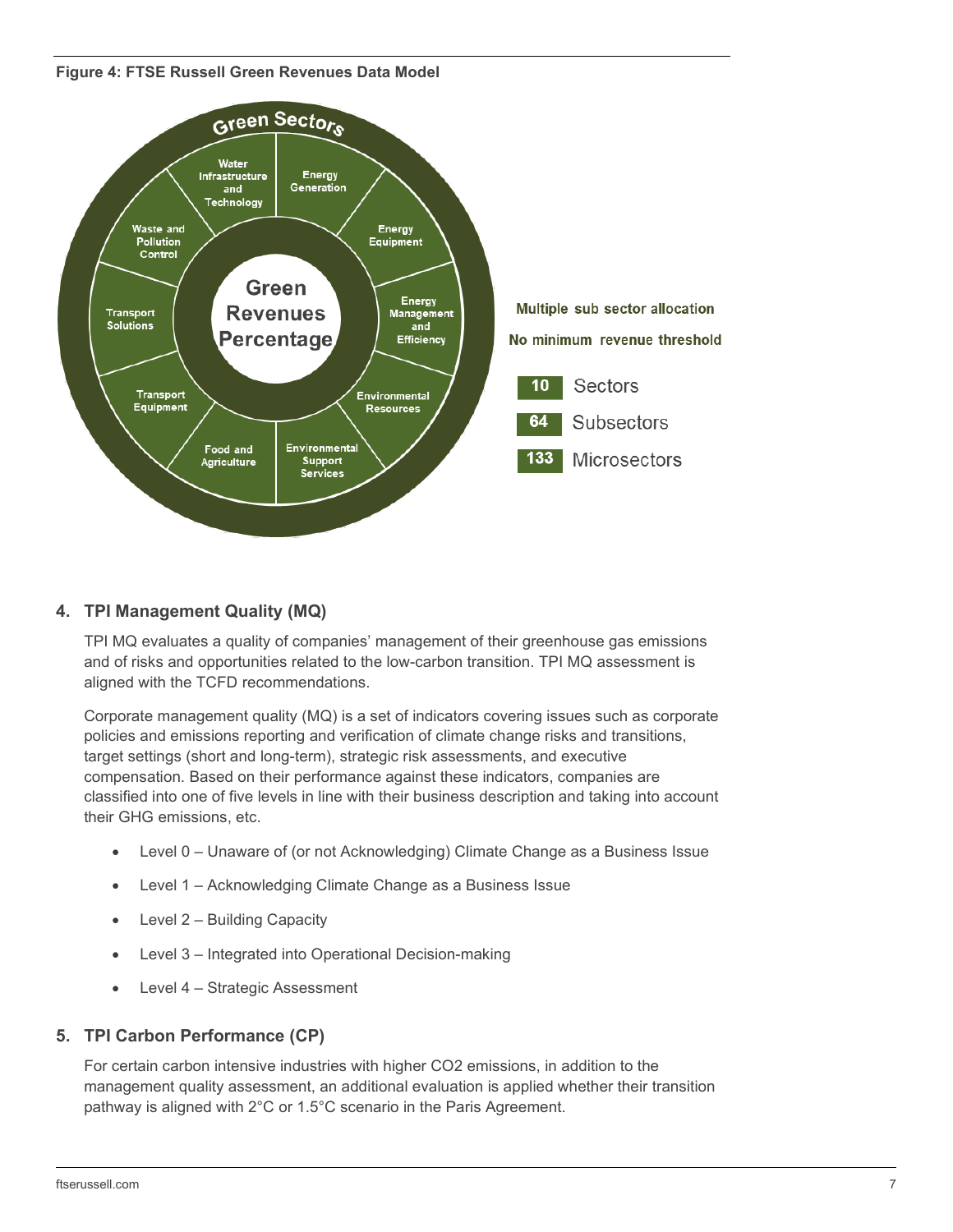Companies' carbon performance is assessed using the modelling conducted by the International Energy Agency (IEA) for its biennial Energy Technology Perspectives report. This modelling is used to translate emissions targets made at the international level into sectoral benchmarks, against which the performance of individual companies can be compared. This framework is known as the Sectoral Decarbonization Approach.

There are three benchmark scenarios, which in most sectors are:

- Paris Pledges, consistent with emissions reductions pledged by countries as part of the Paris Agreement (i.e. NDCs);
- 2.0°C, consistent with the overall aim of the Paris Agreement, albeit at the low end of the range of ambition;
- Below 2.0°C, consistent with a more ambitious interpretation of the Paris Agreement's overall aim.
- Benchmarking is sector-specific and based on emissions intensity (e.g. for electricity utilities, tonnes of CO2 per MWh electricity generated).

#### **Figure 5: FTSE Russell climate assessment methodology**

## CLIMATE RISKS & OPPORTUNITIES / DISCLOSED



## **Fossil fuel reserves**

Underweight or exclude companies with fossil fuel reserves



## **Carbon emissions**

Over or underweight companies according to their GHG emissions (see also "Net zero pathways")



### **Green revenues**

Overweight companies engaged in the transition to a green economy



## **TPI Management quality**

Over or underweight companies according to their management quality ("climate governance")

## TRANSITION ALIGNMENT



## **TPI Carbon performance**

Over or underweight companies according to their carbon performance ("2DC/Below 2DC pathways")



# **Net zero pathways**

Apply annual decarbonization (carbon emissions reduction) target to reach "net zero" over c.10 years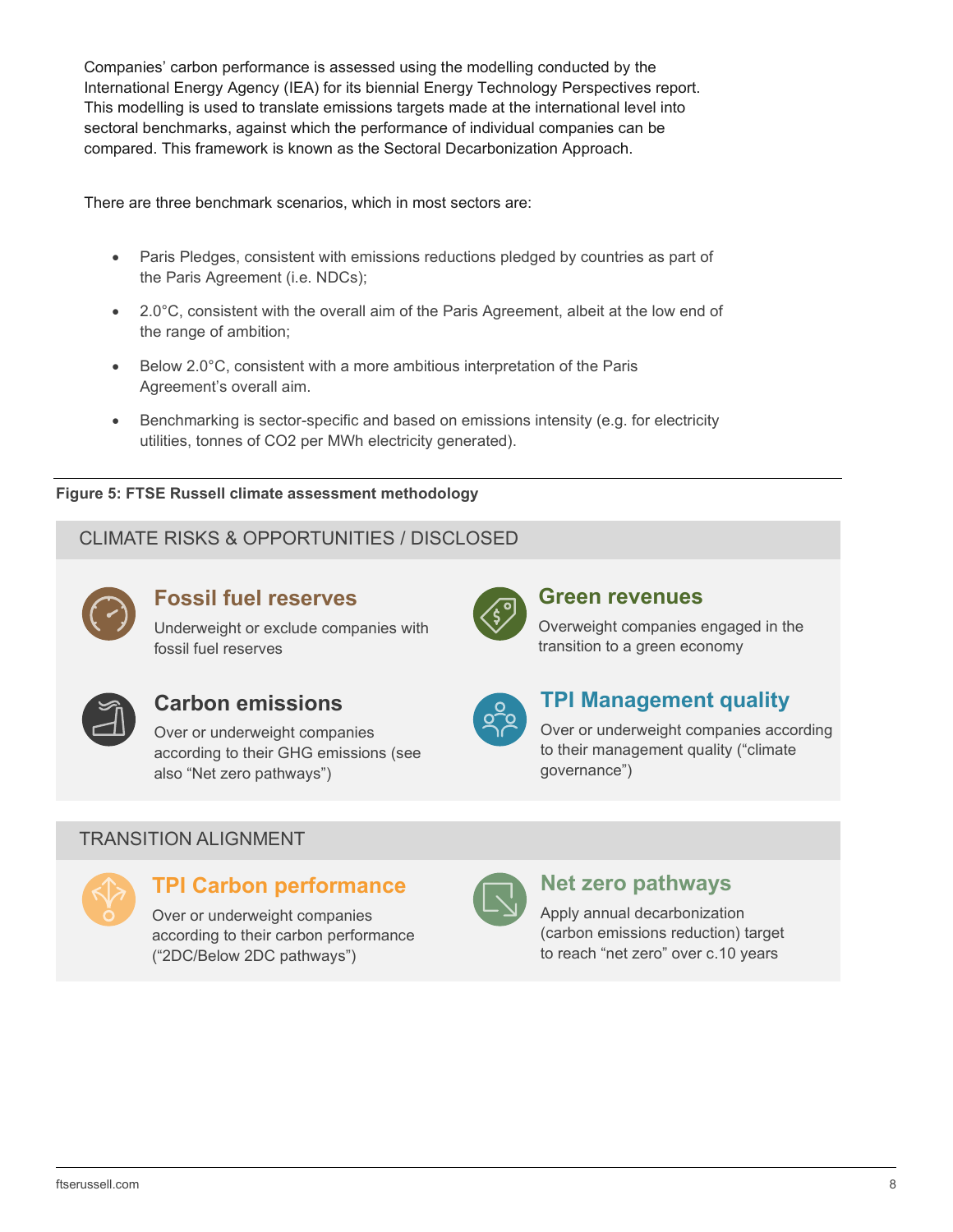# **Construction of the FTSE JPX Net Zero Japan Index Series**

The FTSE JPX Net Zero Japan Index Series starts by excluding companies with involvement in activities not aligned with the EU Climate Transition Benchmark (CTB) requirements, such as tobacco or controversial weapons production. The construction process first tilts each company by using three factors: fossil fuel reserves, carbon emissions (GHG Intensity), and Green Revenues. Then constituents are tilted on their TPI management quality scores with an additional carbon performance assessment for carbon-intensive industries. Finally, constituent weights are determined using FTSE Target Exposure methodology to achieve index level quantitative climate targets to meet the requirements of the EU Climate Transition Benchmark. This adjustment includes other constraints (industry weight, maximum stock weight, maximum annual turnover, etc.) to produce the final index.

The index construction process is described in the following diagram:

|                                           | FTSE JPX Japan 500 Index<br><b>FTSE JPX Japan 200 Index</b><br>Underlying reference index                                                                                                                                                                                                                |  |  |  |  |
|-------------------------------------------|----------------------------------------------------------------------------------------------------------------------------------------------------------------------------------------------------------------------------------------------------------------------------------------------------------|--|--|--|--|
| <b>Apply exclusions</b>                   | <b>Controversial Weapons</b><br>$\bullet$<br><b>Tobacco Activities</b><br><b>UNGC Violations</b><br>$\bullet$                                                                                                                                                                                            |  |  |  |  |
| Incorporate climate data<br><b>inputs</b> | <b>Fossil Fuel Reserves</b><br>$\bullet$<br><b>Carbon Emissions</b><br><b>Green Revenues</b><br><b>TPI Management Quality</b><br>$\bullet$<br><b>TPI Carbon Performance</b><br>$\bullet$                                                                                                                 |  |  |  |  |
| <b>Constituent weighting</b>              | Apply FTSE Target Exposure for targeted climate outcomes.<br>The following constraints are applied during this process:<br>Industry weight constraints<br>$\bullet$<br>Minimum stock level weight<br>$\bullet$<br>Maximum stock level capacity ratio<br>$\bullet$<br>Maximum turnover ratio<br>$\bullet$ |  |  |  |  |
| ETCE IDY Not Zoro Janan 600 Indox         |                                                                                                                                                                                                                                                                                                          |  |  |  |  |

### **Figure 6: FTSE JPX Net Zero Japan 500 and 200 Index construction steps**

**FTSE JPX Net Zero Japan 500 Index FTSE JPX Net Zero Japan 200 Index**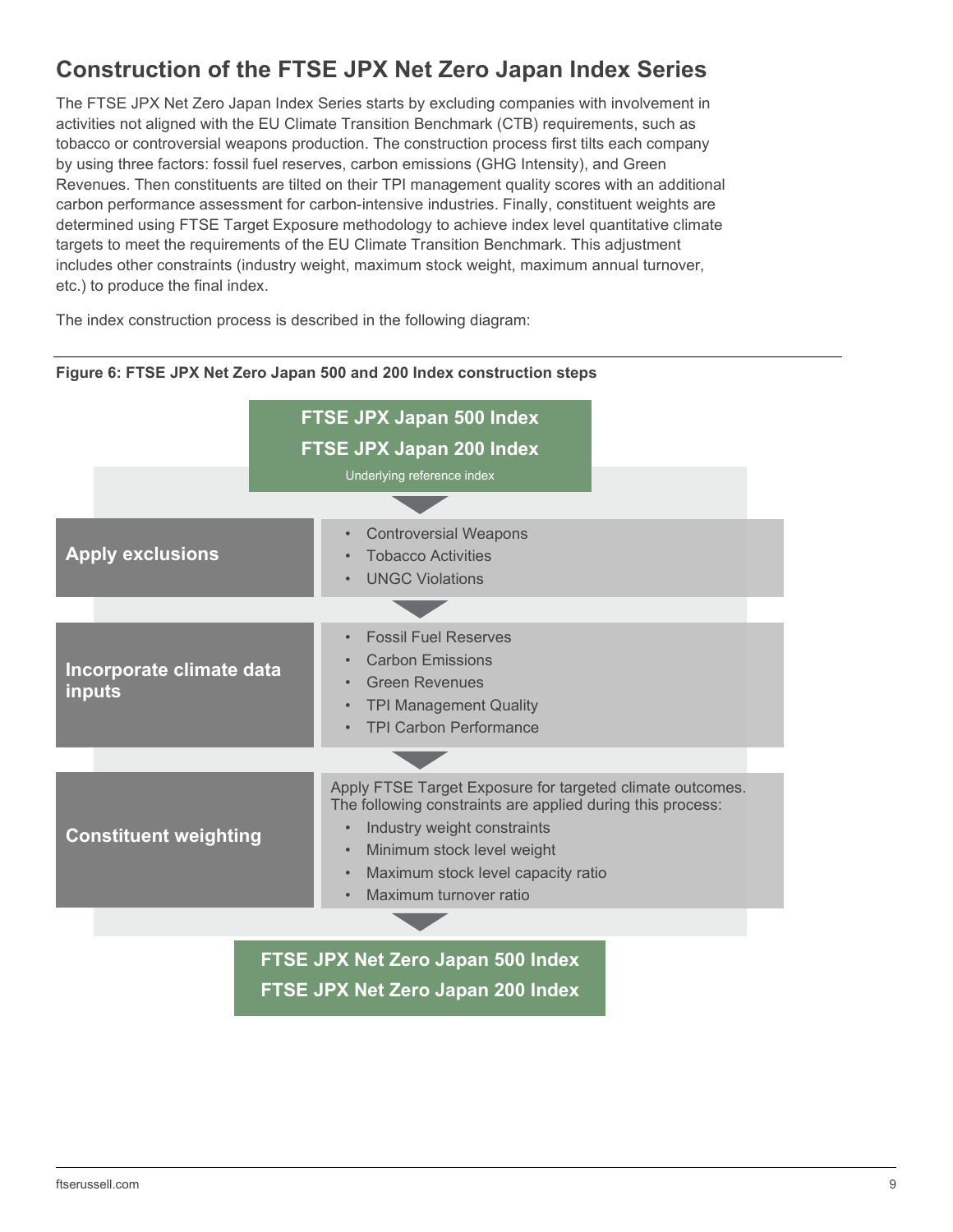**Table 1: FTSE JPX Net Zero Japan 500 and 200 Index parameters[6](#page-9-0)**

| <b>INDEX PARAMETERS</b>                                                      | <b>NET ZERO JAPAN 500</b>                                                   | <b>NET ZERO JAPAN 200</b>             |  |  |
|------------------------------------------------------------------------------|-----------------------------------------------------------------------------|---------------------------------------|--|--|
| <b>Benchmark Index</b>                                                       | FTSE JPX Japan 500<br>Reference Index                                       | FTSE JPX Japan 200<br>Reference Index |  |  |
| <b>Decarbonization Target</b>                                                |                                                                             |                                       |  |  |
| GHG Emissions intensity / Fossil Fuel Reserves<br><b>Intensity Reduction</b> | >=30% relative to benchmark at each review                                  |                                       |  |  |
| <b>Fossil Fuel Reserves Intensity Reduction Trajectory</b>                   | >=7% annually on average                                                    |                                       |  |  |
| <b>GHG Emission Intensity Reduction Trajectory</b>                           | >=7% annually on average                                                    |                                       |  |  |
| <b>Green Revenue Enhancement Target</b>                                      |                                                                             |                                       |  |  |
| Green Revenue Ratio Uplift                                                   | $>=70%$                                                                     |                                       |  |  |
| <b>Forward Looking Emission Targets</b>                                      |                                                                             |                                       |  |  |
| TPI Management Quality (MQ) Score Uplift                                     | $>=0.3\sigma$                                                               | $>=0.5\sigma$                         |  |  |
| TPI Carbon Performance (CP) Tilts                                            | 1-tilt based on constituent's CP score                                      |                                       |  |  |
| "Not Aligned" Companies Emission Reduction                                   | 60%                                                                         |                                       |  |  |
| <b>Other Constraints</b>                                                     |                                                                             |                                       |  |  |
| <b>Industry Exposure Limits</b>                                              | Banded (+/-2%)                                                              | Banded (+/-4%)                        |  |  |
| <b>Turnover Constraint</b>                                                   | 20%                                                                         | 30%                                   |  |  |
| Stock-level Maximum Weight                                                   | 5%                                                                          |                                       |  |  |
| <b>Stock-level Capacity Ratio</b>                                            | < 5x                                                                        |                                       |  |  |
| Aggregate Active Weight of High Climate Impact<br><b>Subsectors</b>          | 0%                                                                          |                                       |  |  |
| <b>Baseline Exclusions</b>                                                   | Controversial Weapons, Tobacco,<br>UNGC violations, Do No Significant Harm, |                                       |  |  |

<span id="page-9-0"></span><sup>6</sup> The underlying FTSE JPX Japan 500 Reference Index consists of TOPIX 500 constituents with FTSE Russell free float weights and corporate actions applied and FTSE JPX Japan 200 Reference Index consists of the largest 200 stocks in terms of market value in FTSE JPX Japan 500 Reference Index. Target adjustments for methodological inputs which are not a requirement of the EU CTB methodology (for example, Green Revenues and TPI Management Quality scores) are set at different levels between the FTSE JPX Net Zero Japan 500 and 200 indexes to control investment exposures such as turnover.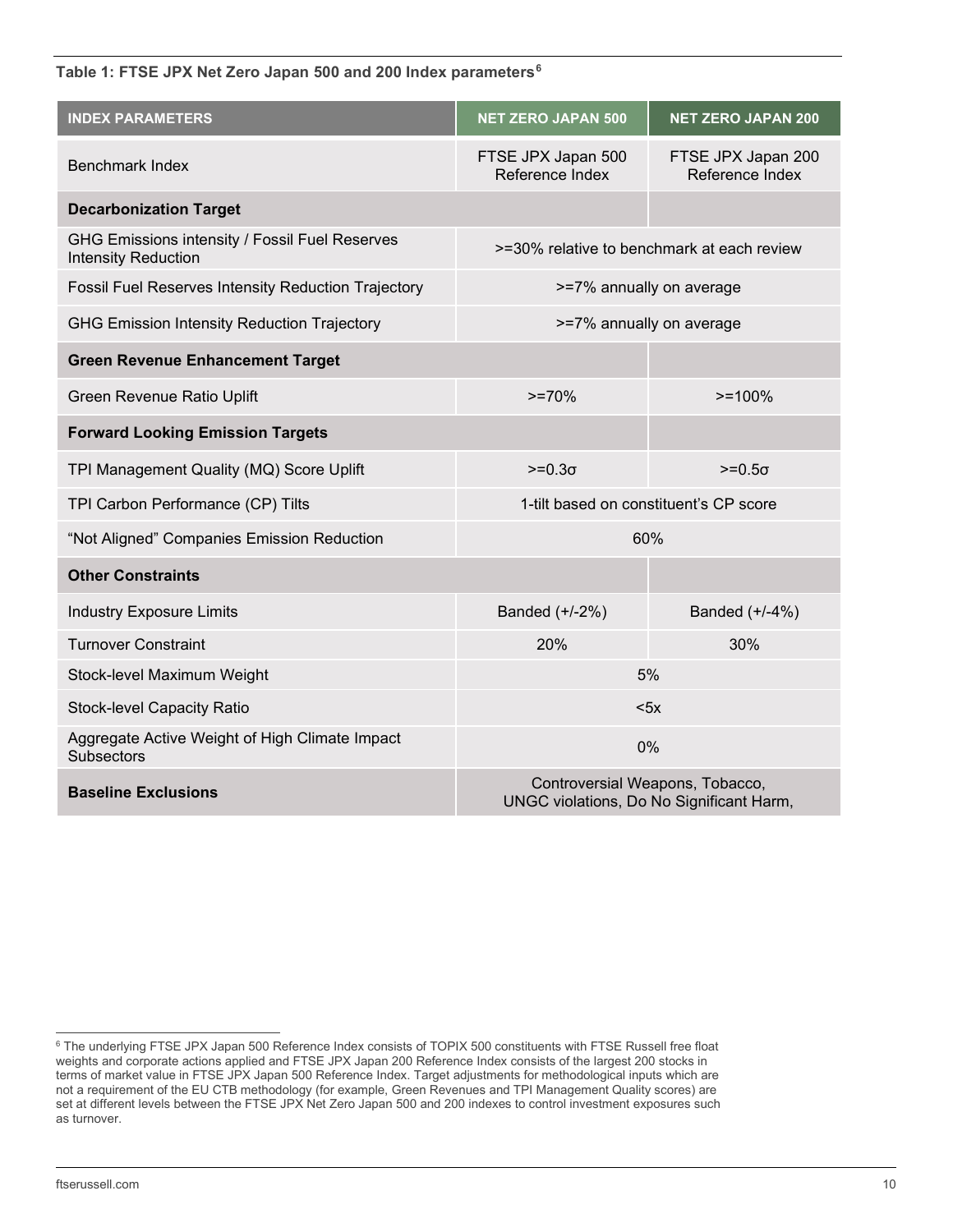# **Performance analysis**

The FTSE JPX Net Zero Japan Index Series is designed to provide similar investment performance to the broader market, based on the TOPIX 500 index, by minimizing deviation from the underlying benchmark, while integrating climate transitions and quantitatively manages climate-related exposure improvements to secure a trajectory to achieve Net Zero in 2050. As shown in the Figure 7 and 8, and Table 2 below, both the FTSE JPX Net Zero Japan 500 Index and the FTSE JPX Net Zero Japan 200 Index demonstrate outperformance against both the reference portfolio[7](#page-10-0) and FTSE All Cap Japan Index. Out performance is set a slight rise in volatility since 2016.





**Figure 8: Performance of the FTSE JPX Net Zero Japan 200 Index**



Source: FTSE Russell simulated results as of March 2022. Past performance is no guarantee of future results. Returns shown may reflect hypothetical historical performance. Please see end for important legal disclosures.

<span id="page-10-0"></span> $7$  The reference portfolio is based on constituents of the JPX TOPIX 500 index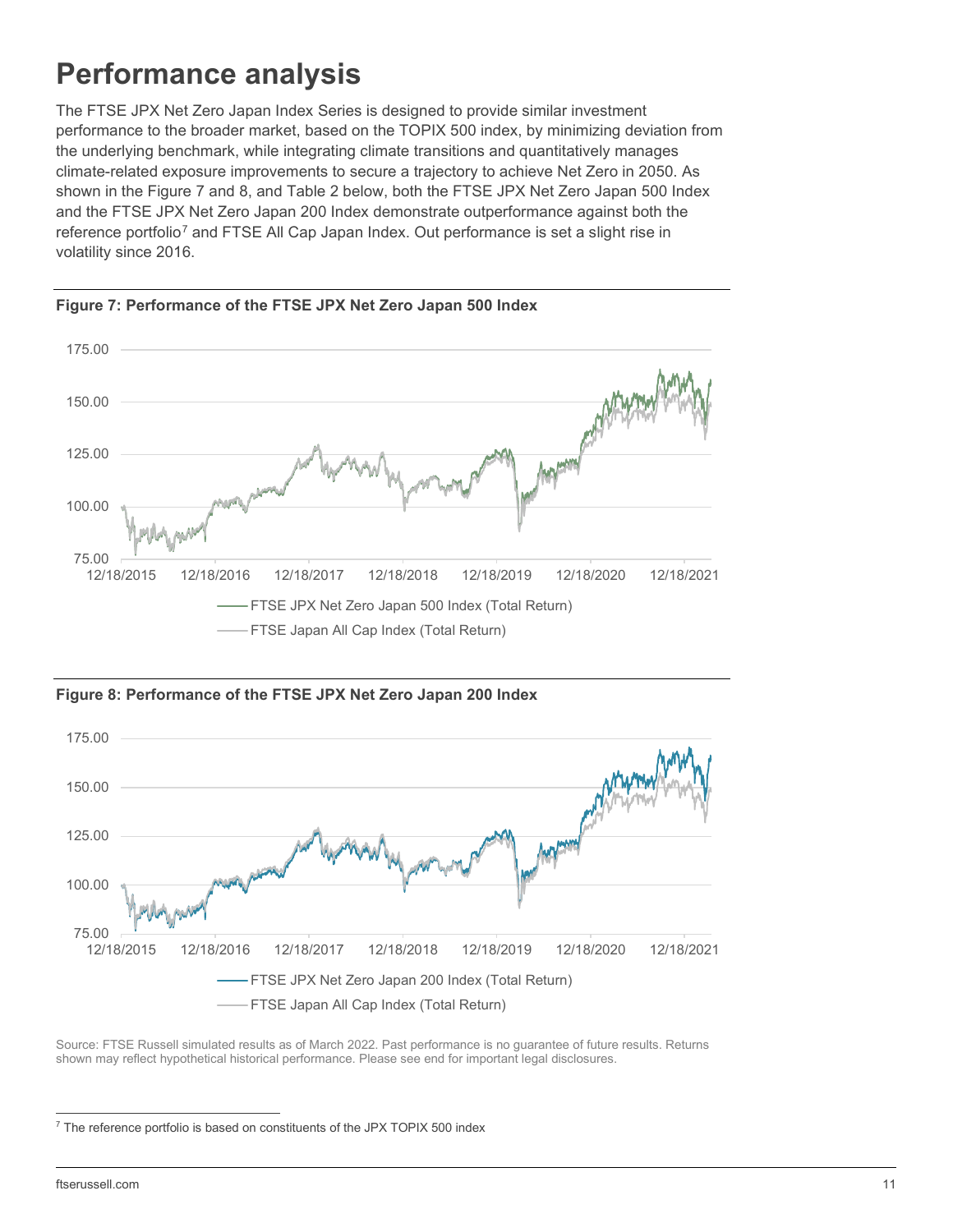### **Table 2: Annualized Performance and Volatility (Total Return JPY)**

### **Annual Performance – Total Return (JPY)**

|                                   | <b>YEAR-ON-YEAR RETURN (%)</b> |      |      |         |      |  |
|-----------------------------------|--------------------------------|------|------|---------|------|--|
| <b>Index</b>                      | 2021                           | 2020 | 2019 | 2018    | 2017 |  |
| FTSE JPX Net Zero Japan 500 Index | 15.6                           | 10.0 | 20.8 | $-15.1$ | 21.7 |  |
| FTSE JPX Net Zero Japan 200 Index | 17.5                           | 11.6 | 22 R | $-15.6$ | 21.5 |  |
| FTSE Japan All Cap Index          | 13.1                           | 8.0  | 184  | $-15.8$ | 22.0 |  |

### **Annualized Performance and Volatility – Total Return (JPY)**

|                                      |     |      | <b>ANNUALIZED RETURN (%)</b> | <b>VOLATILITY (%PA)</b> |      |        |                   |
|--------------------------------------|-----|------|------------------------------|-------------------------|------|--------|-------------------|
| <b>Index</b>                         | 1Y  | 3Y   | 5Y                           | Since<br>18/12/2015     | 1Y   | $3Y^*$ | $5Y^{\star\star}$ |
| FTSE JPX Net Zero Japan 500<br>Index | 4.1 | 12.5 | 9.4                          | 7.9                     | 21.3 | 20.5   | 15.0              |
| FTSE JPX Net Zero Japan 200<br>Index | 5.9 | 14.4 | 10.4                         | 8.5                     | 21.5 | 21.0   | 14.9              |
| FTSE Japan All Cap Index             | 2.1 | 9.8  | 7.8                          | 6.2                     | 16.9 | 18.5   | 14.8              |

Source: FTSE Russell simulated results as of March 2022 \*Based on weekly data \*\*Based on monthly data

Past performance is no guarantee of future results. Returns shown may reflect hypothetical historical performance. Please see end for important legal disclosures.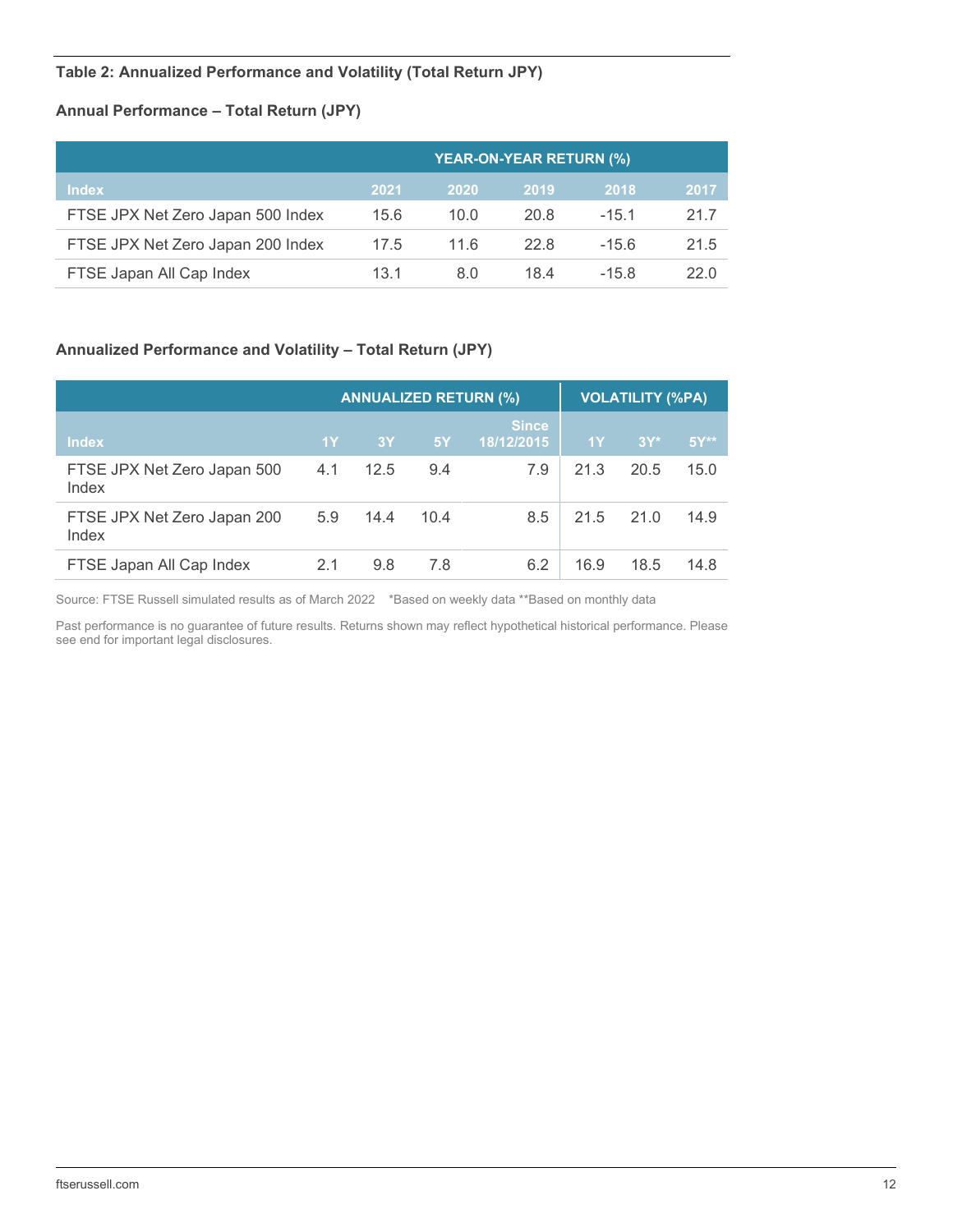# **Appendix**

# **Green Revenues Classification Systems [GRCS]**

# Sectors and subsectors

| <b>ENERGY</b><br><b>GENERATION [EG]</b><br>19                                                                                                                                                                                       | <b>ENERGY MANAGEMENT &amp;</b><br><b>EFFICIENCY [EM]</b><br>13                                                                                                                                                                                                    | <b>ENERGY</b><br><b>EQUIPMENT [EQ]</b><br>22                                                                                                                                              | <b>ENVIRONMENTAL</b><br><b>RESOURCES [ER]</b><br>11                                                             |
|-------------------------------------------------------------------------------------------------------------------------------------------------------------------------------------------------------------------------------------|-------------------------------------------------------------------------------------------------------------------------------------------------------------------------------------------------------------------------------------------------------------------|-------------------------------------------------------------------------------------------------------------------------------------------------------------------------------------------|-----------------------------------------------------------------------------------------------------------------|
| <b>Biofuels</b><br>Cogeneration<br><b>Clean Fossil Fuels</b><br>Geothermal<br>Hydro<br>Nuclear<br>Ocean & Tidal<br>Solar<br>Waste to Energy<br>Wind                                                                                 | <b>Buildings &amp; Property</b><br>(Integrated)<br>Controls<br><b>Energy Management Logistics</b><br>& Support<br><b>Industrial Processes</b><br>It Processes<br>Lighting<br>Power Storage<br><b>Smart &amp; Efficient Grids</b><br>Sustainable Property Operator | <b>Biofuels</b><br><b>Cogeneration Equipment</b><br><b>Clean Fossil Fuels</b><br><b>Fuel Cells</b><br>Geothermal<br>Hydro<br>Nuclear<br>Ocean & Tidal<br>Solar<br>Waste To Energy<br>Wind | <b>Advanced &amp; Light Materials</b><br>Key Raw Minerals & Metals<br>Recyclable Products &<br><b>Materials</b> |
| <b>ENVIRONMENTAL SUPPORT</b><br><b>SERVICES [ES]</b><br>5                                                                                                                                                                           | <b>FOOD &amp;</b><br><b>AGRICULTURE [FA]</b><br>17                                                                                                                                                                                                                | <b>TRANSPORT</b><br><b>EQUIPMENT [TE]</b><br>12                                                                                                                                           | <b>TRANSPORT</b><br><b>SOLUTIONS [TS]</b><br>9                                                                  |
| <b>Environmental Consultancies</b><br>Finance & Investment<br>Smart City Design &<br>Engineering                                                                                                                                    | Agriculture<br>Aquaculture<br><b>Land Erosion</b><br>Logistics<br>Food Safety - Efficient<br>Processing & Sustainable<br>Packaging<br>Sustainable Plantations                                                                                                     | Aviation<br>Railways<br><b>Road Vehicles</b><br>Shipping                                                                                                                                  | Railways Operator<br><b>Road Vehicles</b><br>Video Conferencing                                                 |
| <b>WATER INFRASTRUCTURE</b><br>& TECHNOLOGY [WI]<br>10                                                                                                                                                                              | <b>WASTE &amp; POLLUTION</b><br><b>CONTROL [WP]</b><br>15                                                                                                                                                                                                         |                                                                                                                                                                                           |                                                                                                                 |
| Advanced Irrigation Systems &<br><b>Devices</b><br>Desalination<br><b>Flood Control</b><br><b>Meteorological Solutions</b><br>Natural Disaster Response<br>Water Infrastructure<br><b>Water Treatment</b><br><b>Water Utilities</b> | <b>Cleaner Power</b><br>Decontamination Services &<br><b>Devices</b><br>Environmental Testing & Gas<br>Sensing<br>Particles & Emission<br><b>Reduction Devices</b><br><b>Recycling Equipment</b><br><b>Recycling Services</b><br>Waste Management                 | <b>10 SECTORS</b><br><b>64 SUBSECTORS</b><br><b>133 MICRO SECTORS</b>                                                                                                                     |                                                                                                                 |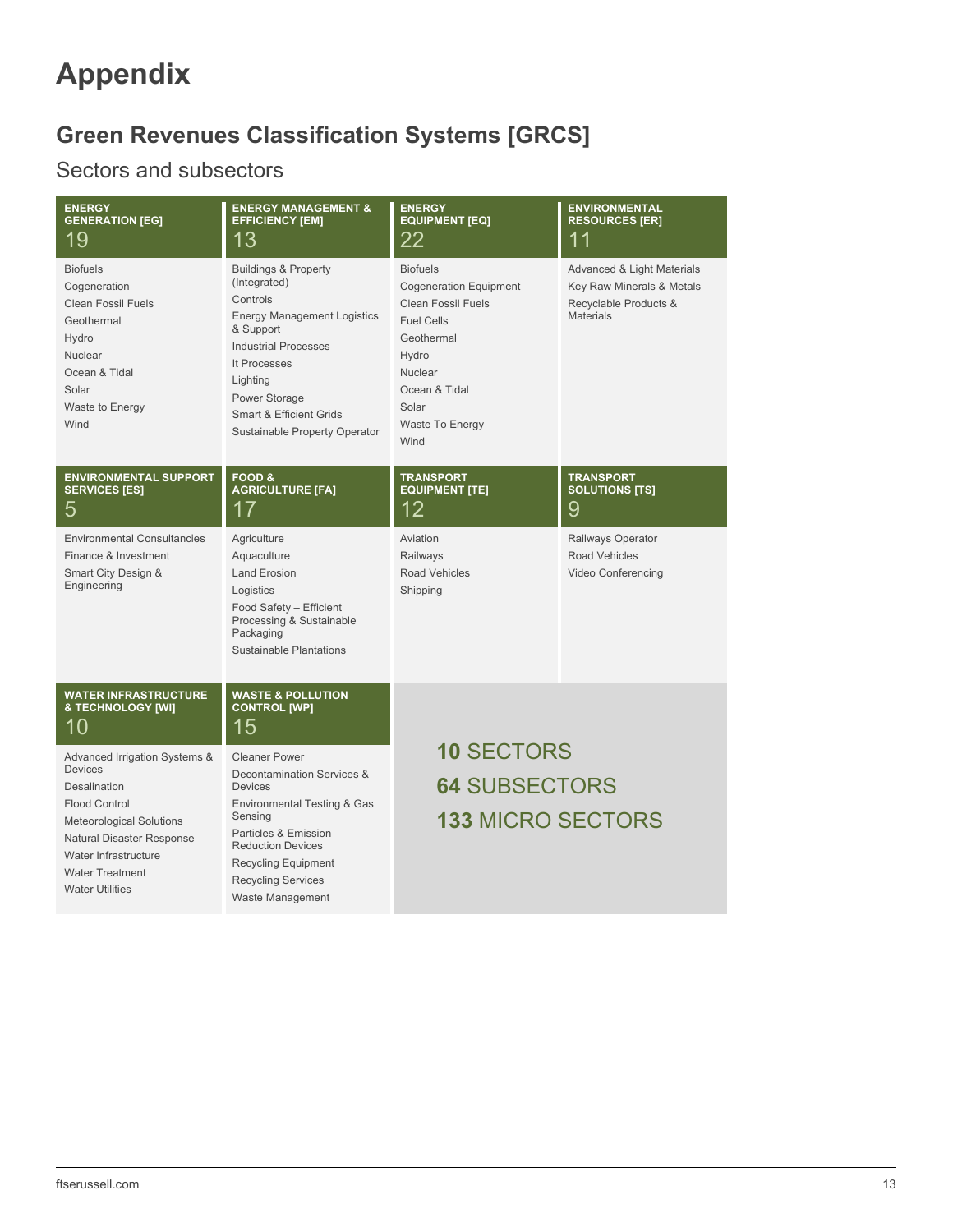# **The definition of EU Climate Transition Benchmark (CTB)**



Source: EU Technical Expert Group On Sustainable Finance.